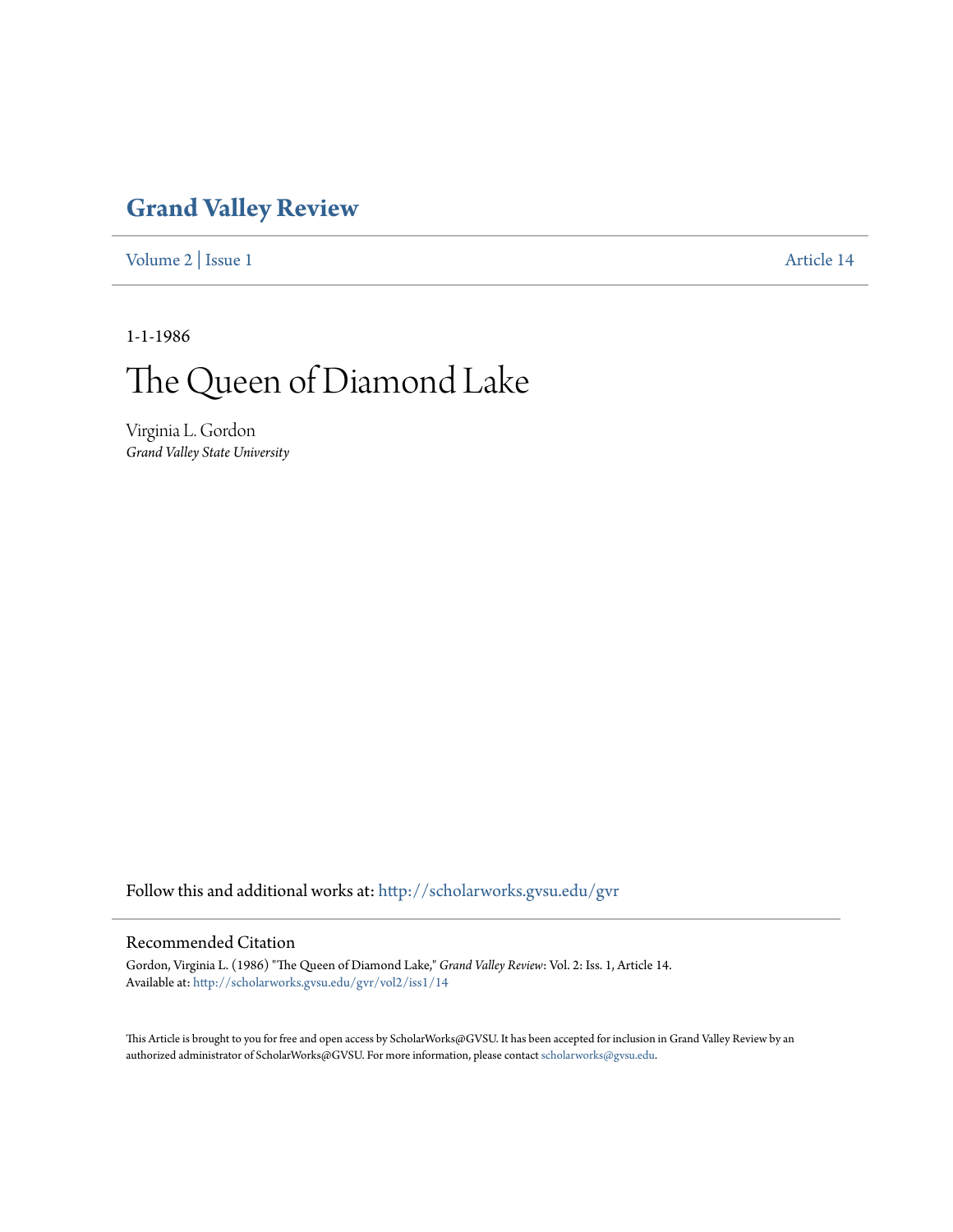## **The Queen of Diamond Lake**

Dot drove the black, '41 Ford up a twisting dirt road known as Washboard Boulevard and came to the end of a long trip North. From the top of the hill, she and the girls could see the separation of a thick pine forest leading to the emerald-blue water below. Across the lake, cottages dotted between clusters of giant Michigan fir. A small campground of faded fishing tents sat near the swimming beach. Rowboats drifted around the water, poles hanging from their sides.

"Sure good to see folks up here;' Dot said to Mary Kay and Alice, climbing out the back seat. "I was scared to death with the war they'd all stayed to home:' She pulled her large body out of the car, while the girls hoisted two gladstones and a valise from the trunk, dropping them with a thud into the sand.

Back in the city while they had waited for Fred, summer stretched before them like a desert. The threat of polio had closed the city pool, leaving Mary Kay with little more to do than spend her afternoons running through the backyard sprinkler. By August she was too old for this and sat beneath the weeping willow drinking lemonade and playing rummy with her mother, Dot, and her girlfriend, Alice.

Dot unlocked the door to the cottage and gave it a good shove. Inside it was hot and stuffy. Sun poured through the unboarded windows, and thick white funnels of dust shot across the round, oak table in the middle of the room.

"What we need in here's some light on the subject;' Dot said, patting her bleached pompadour back into place.

When they had removed the shutters and aired out the cottage, Mary Kay and Alice walked barefoot back down Washboard Boulevard toward the beach, their towels rolled beneath their arms. Mary Kay had pulled her flaxen hair into a ponytail that swung back and forth with each step. The road was lined with wildflowers ... Queen Anne's Lace and velvety Sumac stretching to the edge of a dense pine forest.

"That's Caroline's over there;' Mary Kay said, pointing towards a tarpaper shack.

"Someone live in there?" Alice asked, fingering yellow daisies tucked into her braids. "Sure, it's an Indian shack. Old Grandma lives there with Caroline ... and Eddy did too .. *:•* Mary Kay turned off the road down a path toward the beach, cutting through the field of wildflowers in front of the shack. Alice skipped along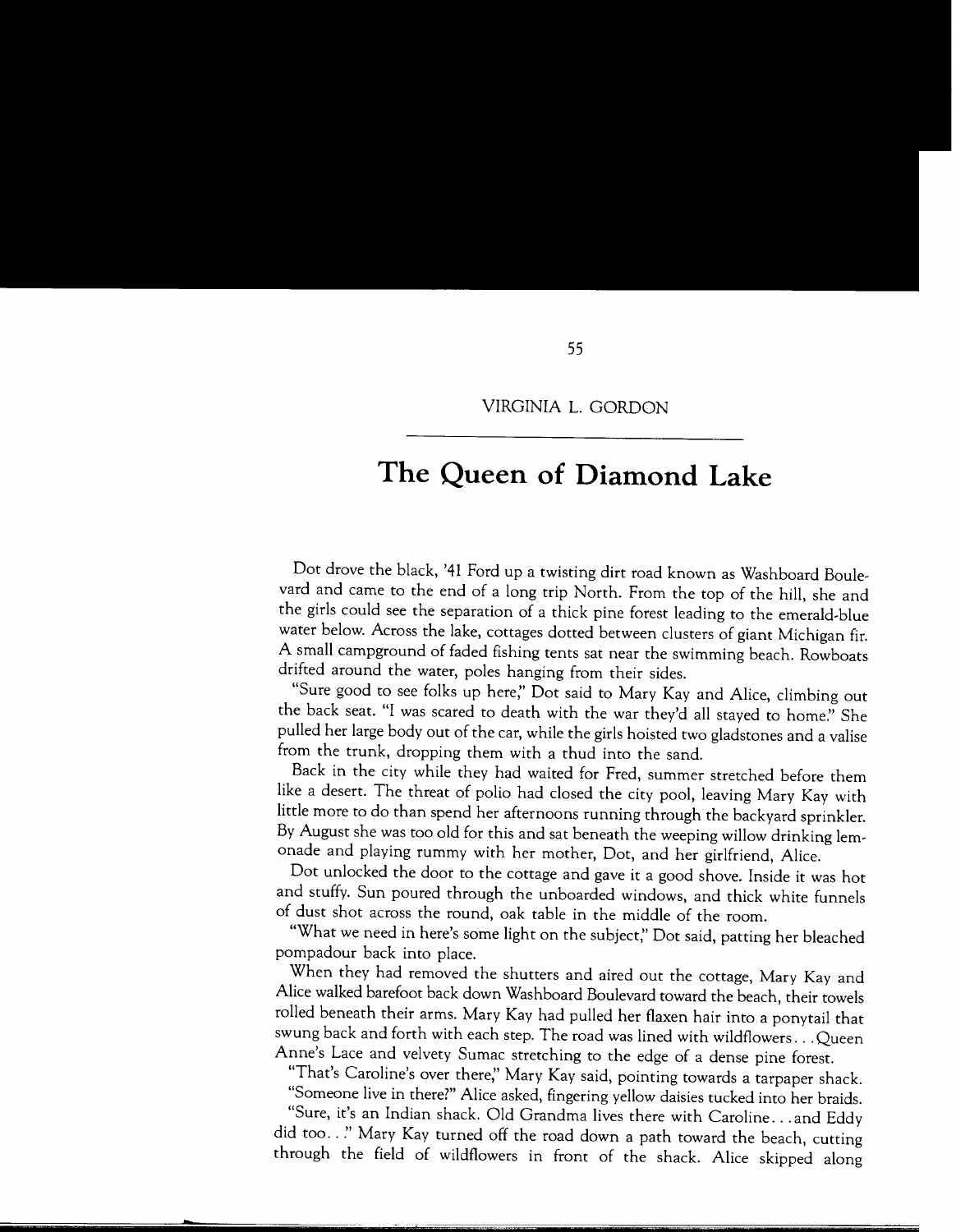behind ... she'd never been to Diamond Lake with Mary Kay before.

"She's a real-live Indian;' Mary Kay whispered to her.

Near the shack a sleek, dark-haired woman pumped water into a wooden bucket. She waved, shielding her eyes against a blinding sun. Beside her Mary Kay could see a basket filled with rainbow trout thrashing hard against the sides. On the way to the beach, she thought of Eddy and how she had watched the movement of his firm, brown body when he had shown her the thick matted-down grasses in the meadow where deer had lain, and to their tracks embedded in the moist black dirt. And she remembered when he had shown her the beauty of silvery blue racers glimmering beneath the sun as they slithered into green-laced fern. And one heavy August day he had taken her hand and led her into the middle of a pine forest where soft needles carpeted the ground, and they had climbed under the branches, and he had kissed her and pinned into her hair a cluster of wild Michigan orchids ...

At the water's edge two sailor boys were leaning against Shorty's Bait Shop smoking Luckies and drinking Dad's Root beer. No one was sunbathing along the narrow strip of beach.

"We seen your car go by hours ago ... what took so long?" Jimmy asked, dropping his cigarette.

Eyeing him up and down, Mary Kay asked, "So how'd you two get in the Navy?" "Billy and me turned seventeen, that's how;' he replied with pride.

"So big-hairy-deal;' she teased. "We came down for a swim. What you guys hanging around here for?" she asked, slipping the tee shirt over her head, revealing the outline of her tiny breasts.

The girls were standing in the water when the sailors came swaggering out of the bathhouse in their Navy trunks. Shorty came out the side door of the bait shop at the same time and lit his pipe. Ever since the war began he wore his worn-out sailor suit left over from the first one, wanting to feel part of everything.

Jimmy walked out to the end of the dock flexing his muscles and showing off. He dove in, doing a double barrel that made a big splash. Both girls screamed and giggled when Billy tried to follow his lead, then they walked slowly out into the cold water that sneaked up their smooth legs and firm stomachs. Jimmy and Billy started in splashing at them. They had a good water fight; their laughter could be heard all the way across the lake to Murphy's tavern.

When they were all worn out, they swam back up to the strip of smooth white sand and threw down a khaki blanket. A soldier boy and his girl were setting out food on a pinewood table. Kids were playing war with toy machine guns and lead soldiers.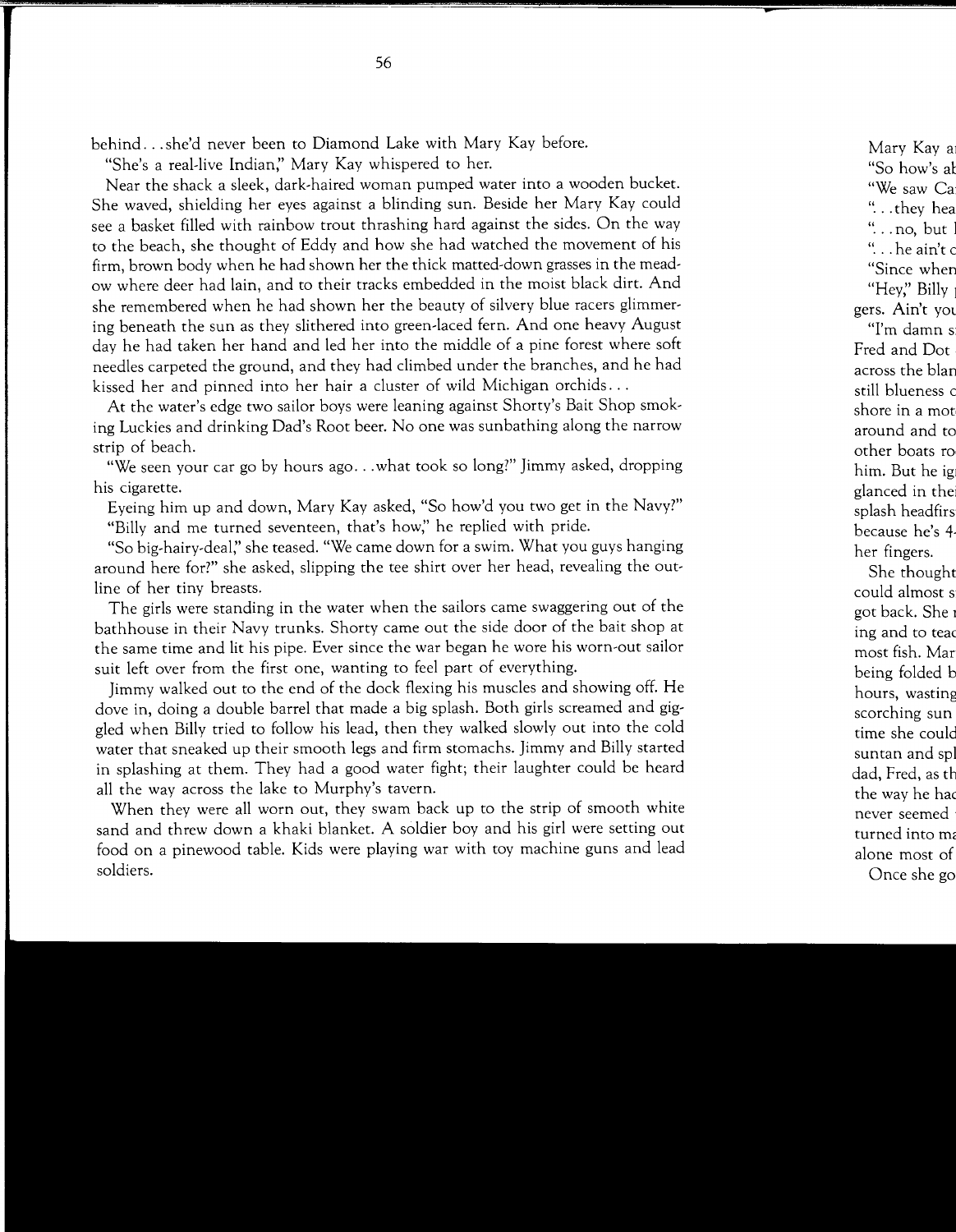Mary Kay and Jimmy sat side by side facing the water.

"So how's about it tonight?" Jimmy asked her, slicking down his waxy brush cut. "We saw Caroline;' she said.

"... they heard from Eddy yet?" he asked.

"... no, but he's okay, in China," she replied, edging her hips away from his.

" ... he ain't okay, don't let 'em kid you;' Jimmy said, rolling and unrolling his towel.

"Since when they take Indians in the Marines?" she asked him.

"Hey," Billy piped up, inching down beside her, "they take anything... even niggers. Ain't you heard? There's a war on!"

"I'm damn sick of it;' Mary Kay snapped, shaking out her wet hair. " ... that's all Fred and Dot ever listen to. I never even get to hear the Hit Parade:' She stretched across the blanket, adjusting the straps of her suit. Alice sat alone, staring out at the still blueness of the water. A summer kid from across the lake pulled up along the shore in a motorboat. They all waved to him, but he ignored them, turned the boat around and took off. They watched the boat circle and circle the lake, making the other boats rock ... disturbing the fishermen who shook their fists and shouted at him. But he ignored them all and pulled up along the shore near some lily pads. He glanced in their direction, revved the motor and scared the bullfrogs, making them splash headfirst into the water. Mary Kay waved again, but he ignored her. "He's mad because he's 4-F;' she said, picking up a handful of sand and letting it sift through her fingers.

She thought of Dot and wondered what she planned to cook up for supper. She could almost smell the fresh bread Dot would be cooling on the counter when they got back. She remembered that Dot had promised to take Alice fishing in the morning and to teach her how to bait a hook and cast a line out far enough to catch the most fish. Mary Kay hated to fish. She couldn't stand to watch the warm, wet worms being folded back and forth onto the hook, and she couldn't stand to sit still for hours, wasting an entire morning without even talking ... just sitting beneath the scorching sun with nothing more than an old hat to keep her cool, when all the time she could be stretched out on a nice beach towel reading *True Story,* getting a suntan and splashing in the aqua water whenever it got too hot. She thought of her dad, Fred, as the sand piled into a pyramid, and wondered if he was going to show up the way he had said. He'd promised so many times to come home for a few days and never seemed to ... ever since the war began ... ever since all the car factories were turned into making guns and tanks: he had stayed in Detroit, and she and Dot were alone most of the time.

Once she got a picture postcard of New York City with the Empire State Building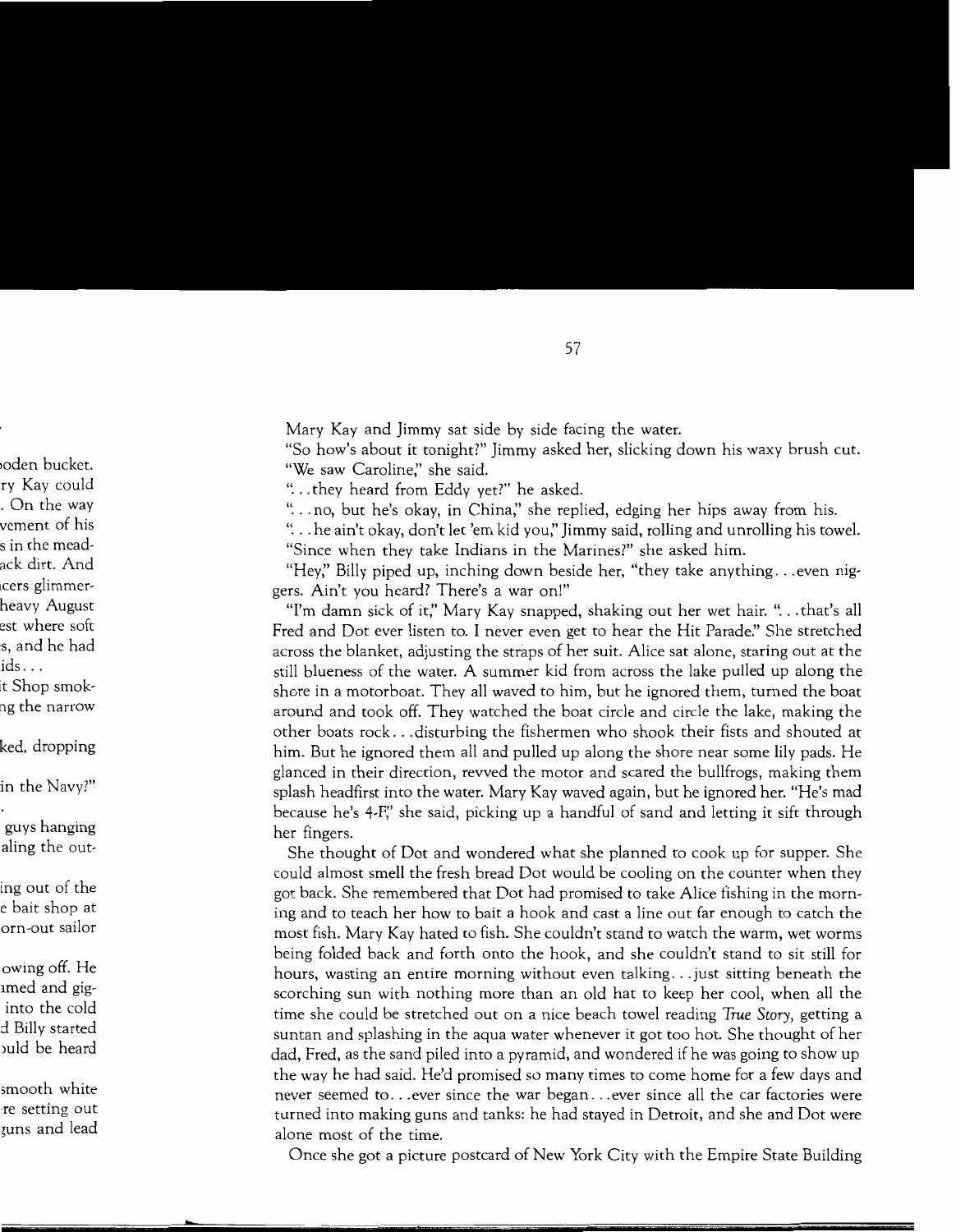in the skyline. It was addressed to "Miss Mary Kay Vander Pearl:' When she had turned it over it read: "To the Queen of Diamond Lake. A little bird told me that you love me. Yours truly, Frankie?' She hadn't shown it to anyone, not even to Dot. She saved it for when her dad came home so that he could be the first one to see it. Before she gave it to him, she made him close his eyes, and when he opened them he nearly fell over dead from laughter.

Mary Kay loved Frank Sinatra. When Dot had said they were going up to Diamond Lake with-or-without-Fred, war-or-no-war, Mary Kay had taken down the pictures of Frankie from her bedroom wall and carefully wrapped them up in tissue paper and packed them into the top slot of her suitcase. Her favorite was the one where he wore a red-polka dotted bowtie and was smiling at her for all he was worth.

She had wanted to bring Cookie to Diamond Lake instead of Alice. Cookie was older and had a lot more on-the-ball than Alice. But Dot wouldn't hear of it, no matter how much she had begged. Dot put her foot down and said she was cheap and that Alice was the only girlfriend Mary Kay had who wasn't spoiled rotten and afraid of getting her hands dirty once in awhile by helping out. Mary Kay couldn't imagine having to spend two whole weeks with Alice, who was the kind she saved for days when no one else was around, or when Dot's constant singing nearly drove her up the wall.

Besides, Alice's dad was dead. Everyone knew it but Alice, and the whole business about it was spooky. After he'd been buried, Mary Kay went over to Alice's; her mother was a big dumpy woman  $-$  bigger even than  $Dot -$  who smelled like beer and had tiny red spit-curls plastered up and down the sides of her face. The house was big and dumpy too, and stunk of cats. Even then, Alice wouldn't admit that her dad was dead. She had told Mary Kay he was away on a defense job and that any day he'd be pulling up in his old, gray Chevy and take her back to Detroit City where he was working.

"Your old man is deader than dead!" Mary Kay had hollered back over her shoulder when she ran down Alice's rickety back steps. "D, E, A, D! And don't you forget it either:'

"No he ain't!" Alice had hollered back, just before she slammed the door. " ... he's over to Detroit working on war planes, so don't *you* ever forget it!"

After they had made up, the girls never mentioned Alice's dad again. But, Mary Kay thought of him once, and remembered his dark, gentle eyes looking for all the world like he was some big, famous movie star in his soft white fedora ...

"Your rna going over to Murphy's tonight?" Jimmy asked out the side of his mouth, like George Raft.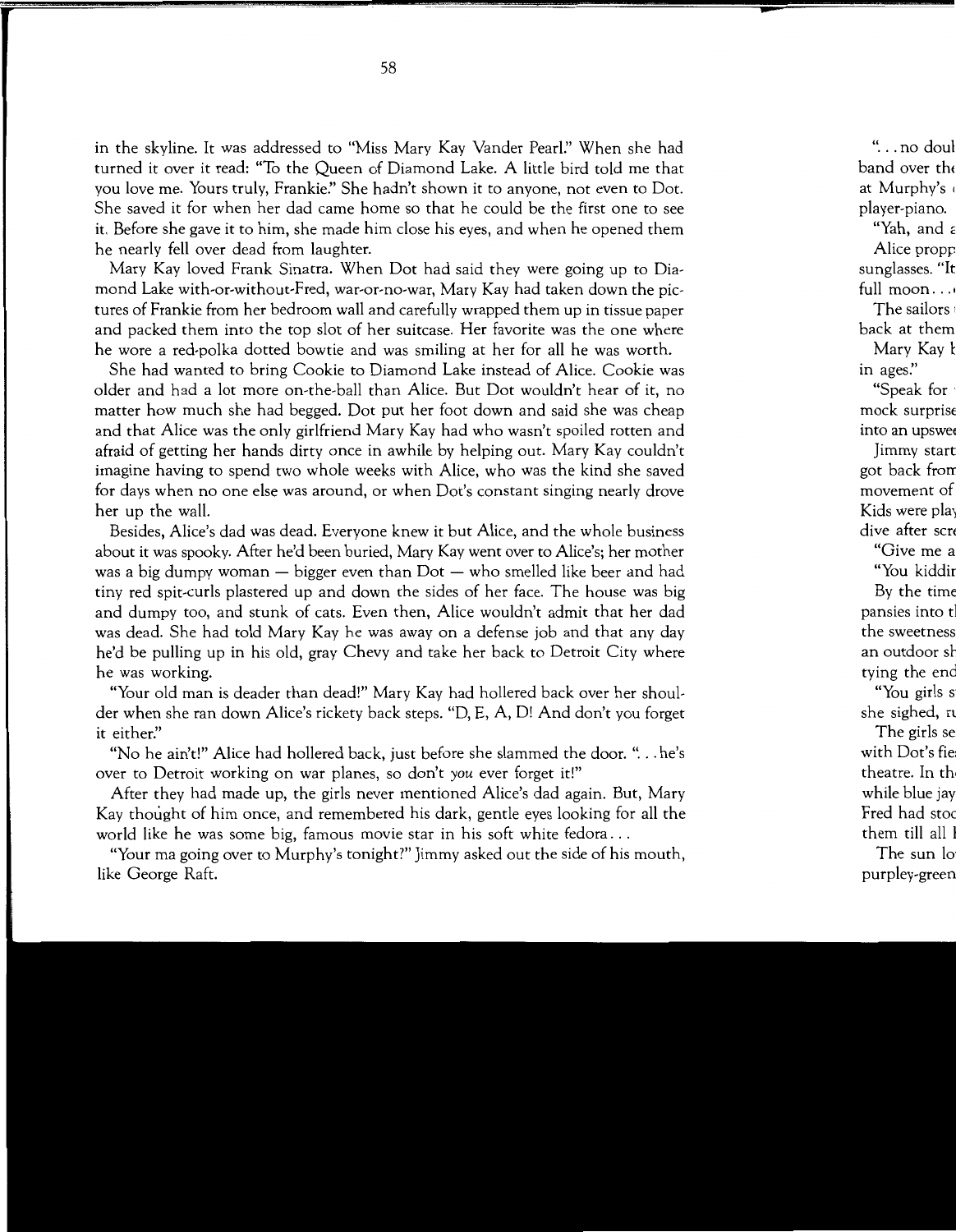" ... no doubt;' she answered, smashing the pyramid into a pancake. "They got a band over there yet this summer?" She remembered how she used to sit with Fred at Murphy's drinking chocolate cokes, and listening to Dot sing like crazy at the player-piano.

"Yah, and a bartender that sells me beer, too;' Jimmy bragged.

Alice propped herself on her elbow and looked at them through her glittery new sunglasses. "It sure would be marvie to sit on the lake tonight in a boat ... under the full moon...drinking beer and listening to a band play," she said.

The sailors turned and looked at her. Alice slipped down her sunglasses and stared back at them.

Mary Kay broke the silence. "Get us some cigarettes. Alice and me ain't smoked in *ages:'* 

"Speak for yourself;' Alice said in a husky voice, rolling her blue eyes around in mock surprise. The August sun had inched its way across her auburn hair pinned into an upsweep. Somewhere along the line, her freckled skin had turned to solid brown.

Jimmy started talking to Alice. He told her he was going overseas as soon as he got back from furlough. Mary Kay ignored him. She was staring out at the satiny movement of the shoreline, thinking of Eddy, trying to imagine where China was. Kids were playing on a rafter, a fat, red-haired kid did a good belly flop from the highdive after screaming with delight all the way down.

"Give me a Lucky;' she said, raising two fingers to her lips in a smoking gesture. "You kidding?" Jimmy asked, taking his eyes off Alice long enough.

By the time the girls got back to the cottage, Dot had cleaned it up and planted pansies into the flower box. The place looked halfway lived in, and they could smell the sweetness of fresh lemon cake. The girls were hot and tired. They cooled off in an outdoor shower Fred had rigged up last year, then put on old, white Arrow shirts tying the ends into a knot at their stomachs.

"You girls sure look tan;' Dot said. "I used to be thin too, but look at me now;' she sighed, running her hands down her hips in a gesture of futility.

The girls set up a card table on the porch overlooking the lake. They set the table with Dot's fiesta dishes and the silverware she had won playing Bingo at the Creston theatre. In the oak tree beside the porch, baby squirrels scampered among branches while blue jays dove at them from who knows where reminding Mary Kay of the times Fred had stood beneath the tree in his yellow golf hat, going cheek-cheek-cheek at them till all hell broke loose.

The sun lowered itself across the lake. Mallards skimmed across the water, their purpley-green heads brilliant beneath the scorching sun. Fishermen had hauled in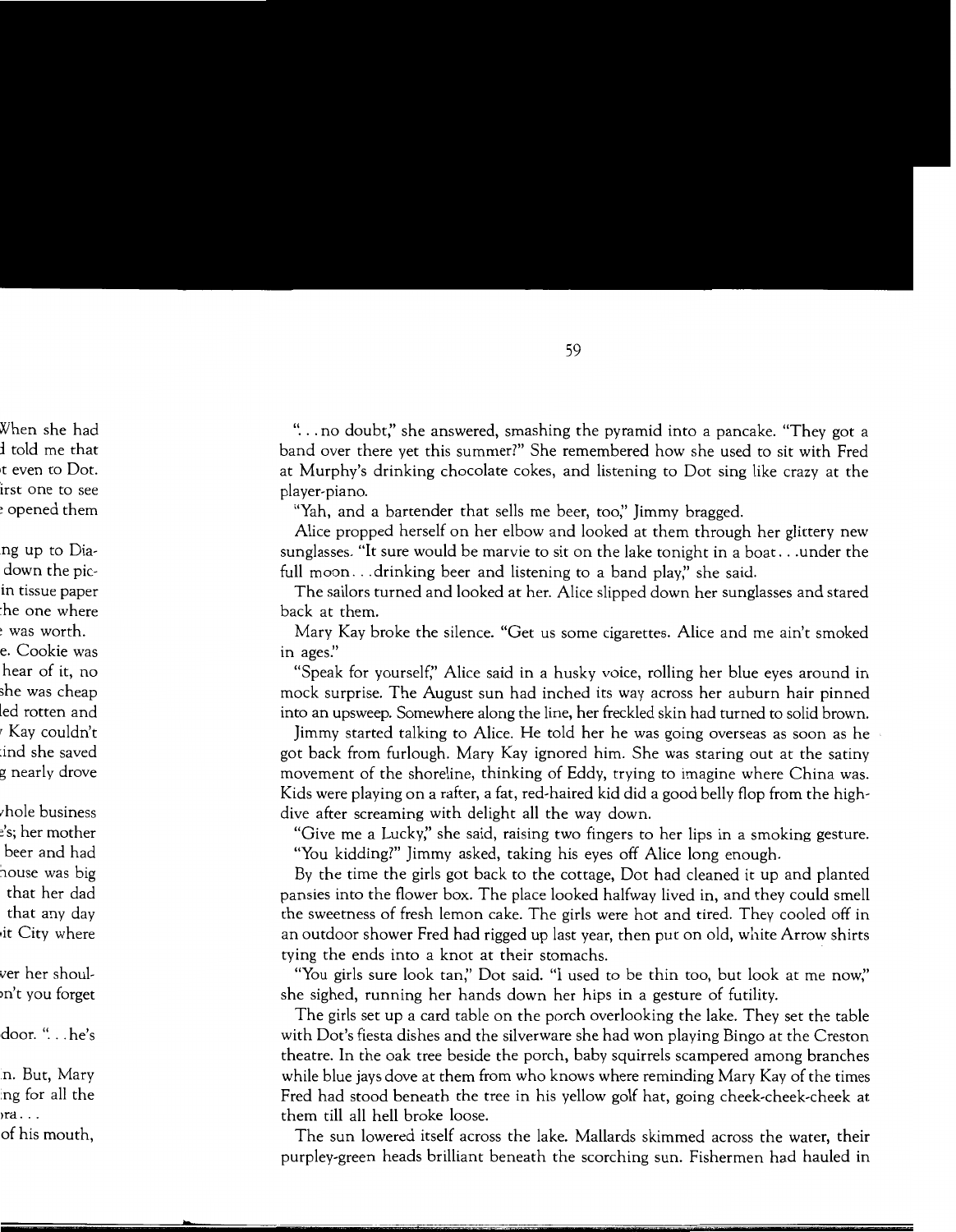silver perch and bluegills left and right, and were quitting for the day. Mary Kay could hear their motorboats take off full speed. She went to the icebox and got a bottle of Kay-O Creme soda and took it out to the porch. After tossing canvas cushions on the metal swing, she flopped down spreading her slender tanned legs out in front of her to admire the shiny black nail polish on her toes. Then she picked up a copy of *True Detective* still in the same spot on the wicker table where she had thrown it last summer.

She closed her eyes and felt the hot sun on her face. Today was the first day of a nice long vacation ... things weren't so bad ... Jimmy was here, if only Eddy and Fred were, everything would be A-Okay. She got up and went back into the kitchen.

Alice was doing up the dishes. The fiesta glistened in the drainer. Dot was mixing an orange capsule into a pound of white oleomargarine. Alice and Dot talked about everything. Alice always had things to say to Dot; things Mary Kay would never think to ask her, things like ... what was your life like before you met Mr. Vander Pearl? things like, why didn't you have another baby?

Mary Kay picked up a blue fiesta plate and began to dry. She thought of Caroline and of the time when she had told her how babies are made ... and oh, dear God, thought Mary Kay, I don't want to think about that stuff now ... Dot and Alice chattered on endlessly.

Mary Kay finished drying the dishes and went into her bedroom. The sun flashed its rays across the golden wainscoting as she bent down and began brushing out her hair. She thought of the time in fifth grade when she had been hit in the head with a swinging baseball bat. She shuddered when she imagined the nurse shaving off her honey blonde hair while she was unconscious, so that the doctor could sew up her skull. She had a concussion. What a terrible word: concussion. She thought she would never be able to go to school or be seen in public again; she was bald. She had begged Dot not to make her go to school. Fred had hired a tutor to come to the house everyday. Dot wrapped her bristly head in a red bandana and tied it up like a little picanniny. After awhile tufts of soft white ringlets began to grow. Each day Mary Kay had looked with wonder at this new hair; it was the color of pulled-taffy still hanging from a hook  $-$  like angel hair  $-$  and it grew long and straight, and fell down the middle of her back like a waterfall. It was so beautiful that Fred had called her *The Queen.* 

If the war hadn't come along, life would be perfect. She remembered with dread how Dot and Fred used to listen to speeches of Hitler's late at night on the shortwave while she was upstairs alone, and they thought she was sleeping. The sound of his voice shouting out words that she didn't understand had given her the creeps; every-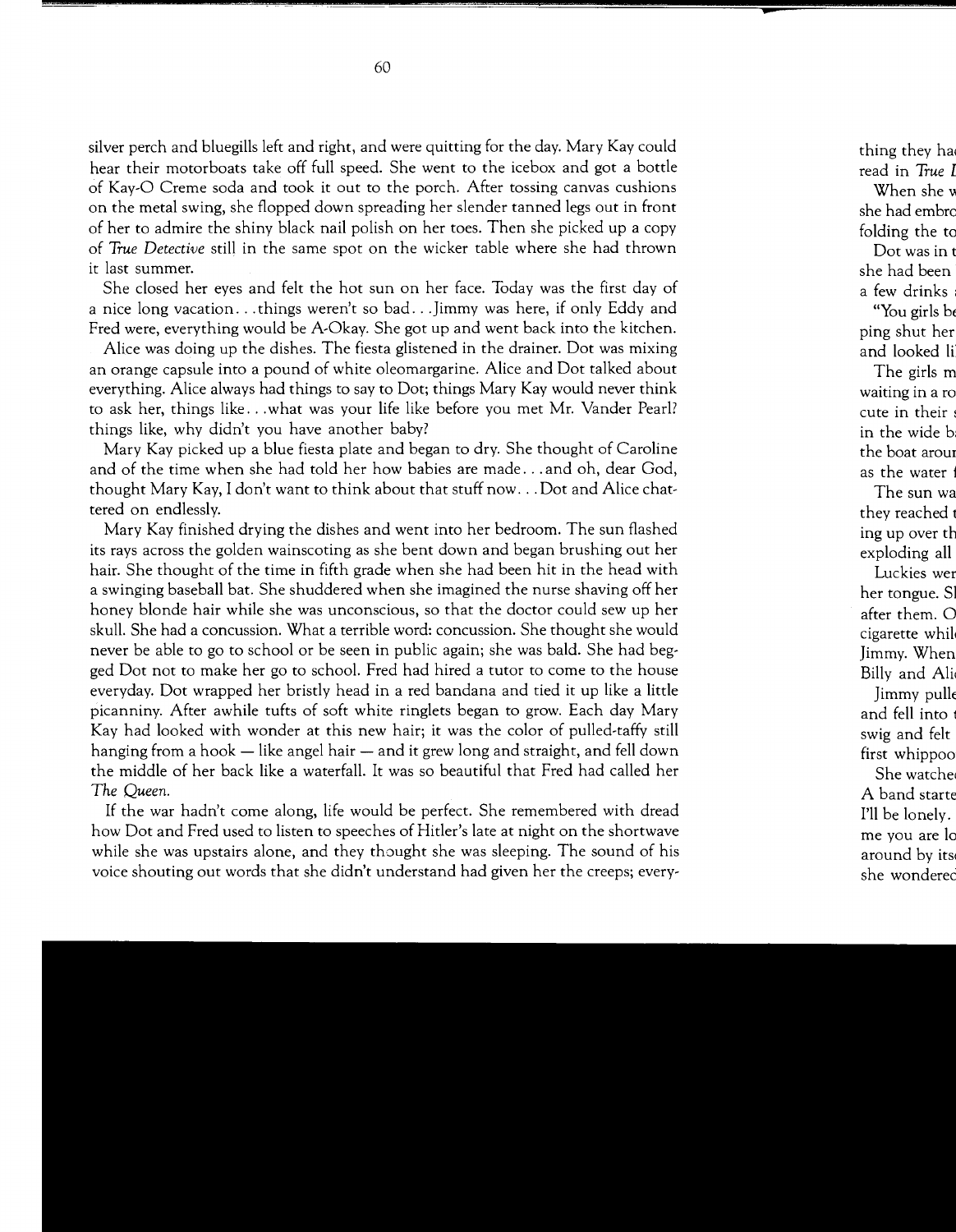thing they had said about him was like those silly impossible horror stories she had read in *True Detective.* She never believed in any of them.

When she went back to the kitchen, Alice was wiping her hands on the tea towel she had embroidered for Dot. "Let's get going as soon as your Ma leaves;' she whispered, folding the towel over the rack.

Dot was in the bedroom getting all dolled-up for her big night out. Mary Kay knew she had been looking forward like crazy to driving over to Murphy's with Shorty for a few drinks and some D-Lake gossip.

"You girls be okay here for the night?" Dot asked, coming out of the bedroom snapping shut her new black purse. She had put on plenty of pancake and red lipstick, and looked like a mannequin in Kresge's storefront.

The girls met up with the sailor boys down at the swimming beach. They were waiting in a rowboat they had rented from Shorty. Mary Kay thought they both looked cute in their sailor suits and white caps cocked to one side. Alice sat next to Billy in the wide backseat, and Mary Kay climbed into the front. Jimmy started turning the boat around. The wooden oar cut into the still water with short rhythmic motions as the water flowed back into itself.

The sun was disappearing, the first day at Diamond Lake was almost over. When they reached the middle of the lake, the moon was like Dot's big orange platter peeking up over the pine. Mary Kay wondered if Eddy could still see it with those bombs exploding all over China.

Luckies were passed around. Before Mary Kay lit up, tiny bits of tobacco got on her tongue. She spit them out over the side of the boat and watched baby perch dive after them. One by one, lights went on around the lake. She bit down hard on her cigarette while the boat teetered and tipped as she moved to the center to be near Jimmy. When she sat down beside him, she could feel his arm slip around her waist. Billy and Alice were already kissing.

Jimmy pulled a chapel key from his pocket and pried a beer cap that popped off and fell into the lake. Steam drifted out of the cold, dark bottle. Mary Kay took a swig and felt dizzy from top to toe. A whippoorwill sang in the bayous; it was the first whippoorwill she had heard all summer.

She watched the reflection of each little light from Murphy's dock across the water. A band started and she began singing, "I'll walk alone, because to tell you the truth I'll be lonely .. !'Jimmy joined in, " ... I don't mind being lonely, when my heart tells me you are lonely too .. *!'* She laid her head on his shoulder while the boat drifted around by itself. When he lifted her chin with the tips of his fingers and kissed her, she wondered if he'd make it back to Diamond Lake in one piece.